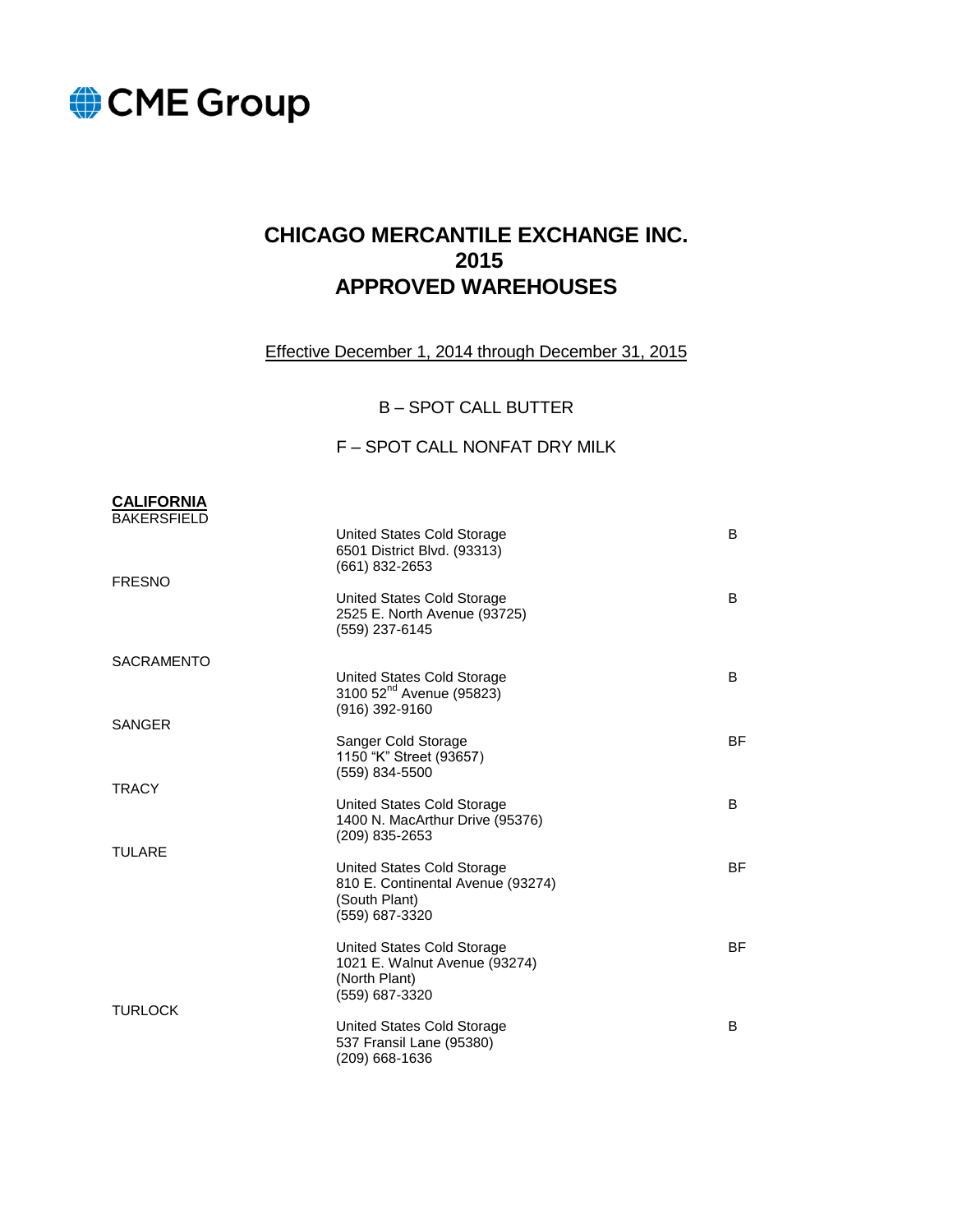| <b>CALIFORNIA, Cont'd:</b><br><b>UNION CITY</b> |                                                                                                             |           |
|-------------------------------------------------|-------------------------------------------------------------------------------------------------------------|-----------|
|                                                 | United States Cold Storage<br>33400 Dowe Avenue (94587)<br>$(510)$ 489-8300                                 | B         |
| <b>IDAHO</b><br><b>BURLEY</b>                   |                                                                                                             |           |
|                                                 | Americold Logistics, LLC<br>280 West Highway 30 (83318)<br>(208) 677-3000                                   | B         |
| <b>JEROME</b>                                   |                                                                                                             |           |
| <b>NAMPA</b>                                    | <b>WOW Logistics Company</b><br>2002 Victory Lane (83338)<br>$(208)$ 324-6860                               | F         |
|                                                 | Americold Logistics, LLC<br>231 Fourth Avenue North (83687)<br>$(208)$ 466-3551                             | ВF        |
| <b>IOWA</b><br><b>CHEROKEE</b>                  |                                                                                                             |           |
|                                                 | Cloverleaf Cold Storage - Cherokee<br>1530 South 2 <sup>nd</sup> Street (51012)<br>(712) 225-5151           | B         |
| FORT DODGE                                      | Americold Logistics, LLC                                                                                    | <b>BF</b> |
| LEMARS                                          | 3543 Maple Drive (50501)<br>$(515)$ 955-3505                                                                |           |
|                                                 | Cloverleaf Cold Storage - LeMars<br>1609 18 <sup>th</sup> Street SW (51031)<br>(712) 546-6121               | B         |
| SIOUX CITY                                      |                                                                                                             |           |
|                                                 | <b>Cloverleaf Cold Storage</b><br>2640 Murray Street (51111)<br>(712) 279-8022                              | B         |
|                                                 | Cloverleaf Cold Storage - Plant 1<br>2800 Cloverleaf Court (51111)<br>(712) 279-0918                        | B         |
| <b>KENTUCKY</b>                                 |                                                                                                             |           |
| SEBREE                                          | Americold Logistics, LLC<br>1541 U.S. Highway 41 North (42455)<br>(270) 835-9776                            | <b>BF</b> |
| <b>MINNESOTA</b><br><b>ALBERT LEA</b>           |                                                                                                             |           |
|                                                 | Minnesota Freezer Warehouse Co.<br>820 E. 13 <sup>th</sup> Street (56007)<br>(507) 373-1477                 | B         |
| AUSTIN                                          |                                                                                                             |           |
|                                                 | Minnesota Freezer Warehouse Co.<br>1907 14 <sup>th</sup> Street N.E., P.O Box 475 (55912)<br>(507) 437-1982 | B         |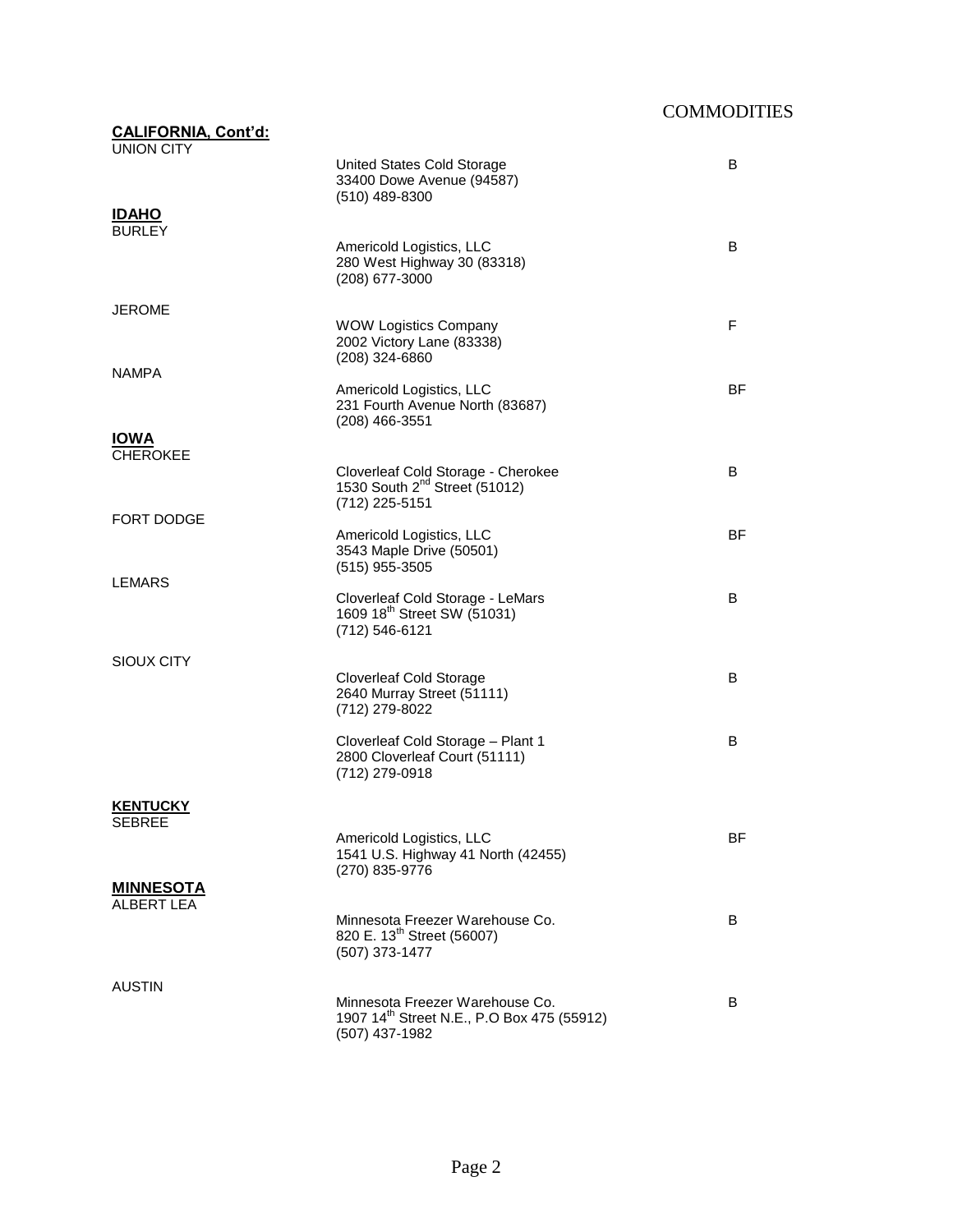| <b>MINNESOTA, Cont'd</b><br><b>BROOKLYN PARK</b> |                                                                                                  |           |
|--------------------------------------------------|--------------------------------------------------------------------------------------------------|-----------|
| <b>FAIRMONT</b>                                  | Americold Logistics, LLC<br>7130 Winnetka Avenue North (55428)<br>(763) 535-5000 ext. 29         | <b>BF</b> |
|                                                  | Cloverleaf Cold Storage - Fairmont<br>1400 East 8 <sup>th</sup> Street (56031)<br>(507) 238-4211 | B         |
| <b>LAKEVILLE</b>                                 | Cloverleaf Cold Storage - Lakeville<br>21755 Cedar Avenue (55044)<br>(952) 469-1221              | B         |
| NEW ULM                                          | Americold Logistics, LLC<br>1330 West Ridge Road (56073)<br>(507) 359-2300                       | <b>BF</b> |
|                                                  | Americold Logistics, LLC<br>17113 County Road 29 (56073)<br>(507) 359-2300                       | <b>BF</b> |
| ST. PAUL                                         | Americold Logistics, LLC<br>240 Chester Street (55107)<br>(651) 227-0741                         | <b>BF</b> |
| <b>MISSOURI</b><br><b>CARTHAGE</b>               |                                                                                                  |           |
|                                                  | Americold Logistics, LLC<br>1331 Civil War Road (64836)<br>(417) 358-9027                        | BF        |
| <b>CHILLICOTHE</b>                               | Cloverleaf Cold Storage - Chillicothe<br>500 Corporate Drive (64601)<br>(660) 646-6939           | B         |
| <b>NEBRASKA</b><br><b>FREMONT</b>                |                                                                                                  |           |
|                                                  | Americold Logistics, LLC<br>950 South Schneider Street (68025)<br>(402) 721-7882                 | <b>BF</b> |
| <b>OMAHA</b>                                     |                                                                                                  |           |
|                                                  | United States Cold Storage<br>4302 South 30 <sup>th</sup> Street (68107)<br>(402) 731-9900       | B         |
|                                                  | United States Cold Storage<br>10711 Olive Street (68128)<br>(402) 339-8855                       | B         |
| <b>NORTH CAROLINA</b><br><b>BENSON</b>           |                                                                                                  |           |
|                                                  | Cloverleaf Cold Storage - Benson<br>444 Gilbert Road (27504)<br>(919) 207-4420                   | B         |
| SANFORD                                          | Cloverleaf Cold Storage - Sanford                                                                | B         |
|                                                  | 111 Imperial Drive (27330)<br>(919) 775-4474                                                     |           |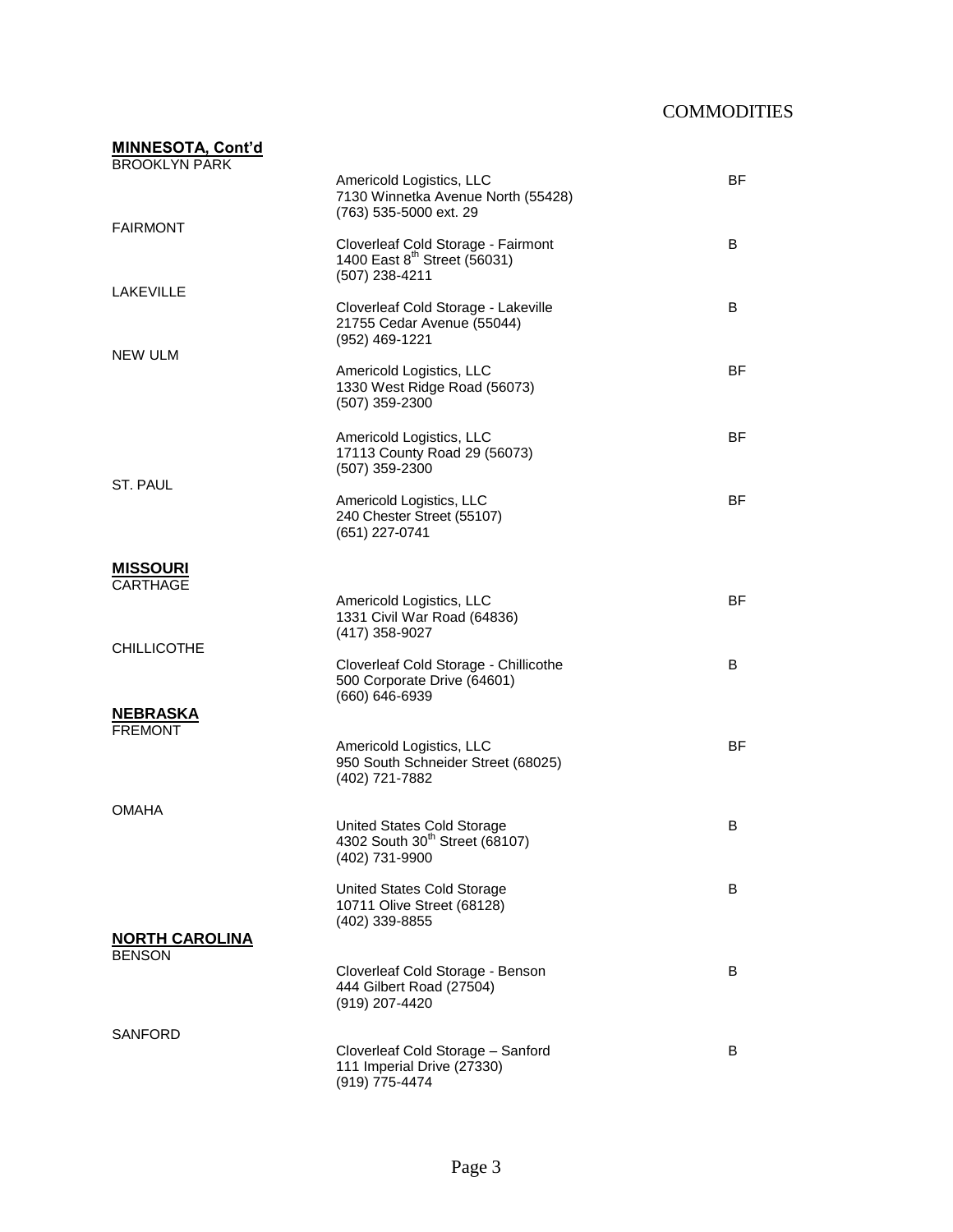| <b>OHIO</b>                            |                                                                                         |    |
|----------------------------------------|-----------------------------------------------------------------------------------------|----|
| <b>COLUMBUS</b>                        | Cloverleaf Cold Storage - Columbus<br>2350 New World Drive (43207)<br>(614) 491-3890    | B  |
| FAIRFIELD                              |                                                                                         |    |
|                                        | Cloverleaf Cold Storage - Fairfield<br>3110 Homeward Way (45014)<br>(513) 860-5992      | B  |
| <b>NAPOLEON</b>                        |                                                                                         |    |
|                                        | Cloverleaf Cold Storage - Napoleon<br>1165 Independence Drive (43545)<br>(419) 599-5015 | B  |
| <b>PENNSYLVANIA</b>                    |                                                                                         |    |
| <b>BETHLEHEM</b>                       | United States Cold Storage                                                              | B  |
|                                        | 15 Emery Road (18015)<br>(610) 433-7378                                                 |    |
| <b>HAZLETON</b>                        | United States Cold Storage<br>1102 North Park Drive (18202)                             | B  |
|                                        | (570) 384-2319                                                                          |    |
| <b>SOUTH CAROLINA</b><br><b>SUMTER</b> |                                                                                         |    |
|                                        | Cloverleaf Cold Storage - Sumter<br>1900 Corporate Way (29154)<br>(803) 481-4745        | B  |
| <b>TENNESSEE</b><br>LAVERGNE           |                                                                                         |    |
|                                        | United States Cold Storage<br>1727 J.P. Hennessy Drive (37086)<br>$(615) 641 - 9800$    | B  |
| <b>SMYRNA</b>                          | United States Cold Storage                                                              | B  |
|                                        | 125 Threet Industrial Blvd (37167)<br>$(615)$ 355-0047                                  |    |
| TEXAS                                  |                                                                                         |    |
| DALLAS                                 | Americold Logistics, LLC<br>5210 Catron (75227)<br>$(214)$ 381-2653                     | ΒF |
| <b>VIRGINIA</b>                        |                                                                                         |    |
| <b>CHESAPEAKE</b>                      |                                                                                         |    |
|                                        | Cloverleaf Cold Storage - Chesapeake<br>1229 Fleetway Drive (23323)<br>(757) 487-7847   | B  |
| <b>WASHINGTON</b>                      |                                                                                         |    |
| <b>SEATTLE</b>                         | Citylce Cold Storage LLC                                                                | В  |
|                                        | 2001 W. Garfield C-100<br>Building 86 (98119)<br>(206) 285-6500                         |    |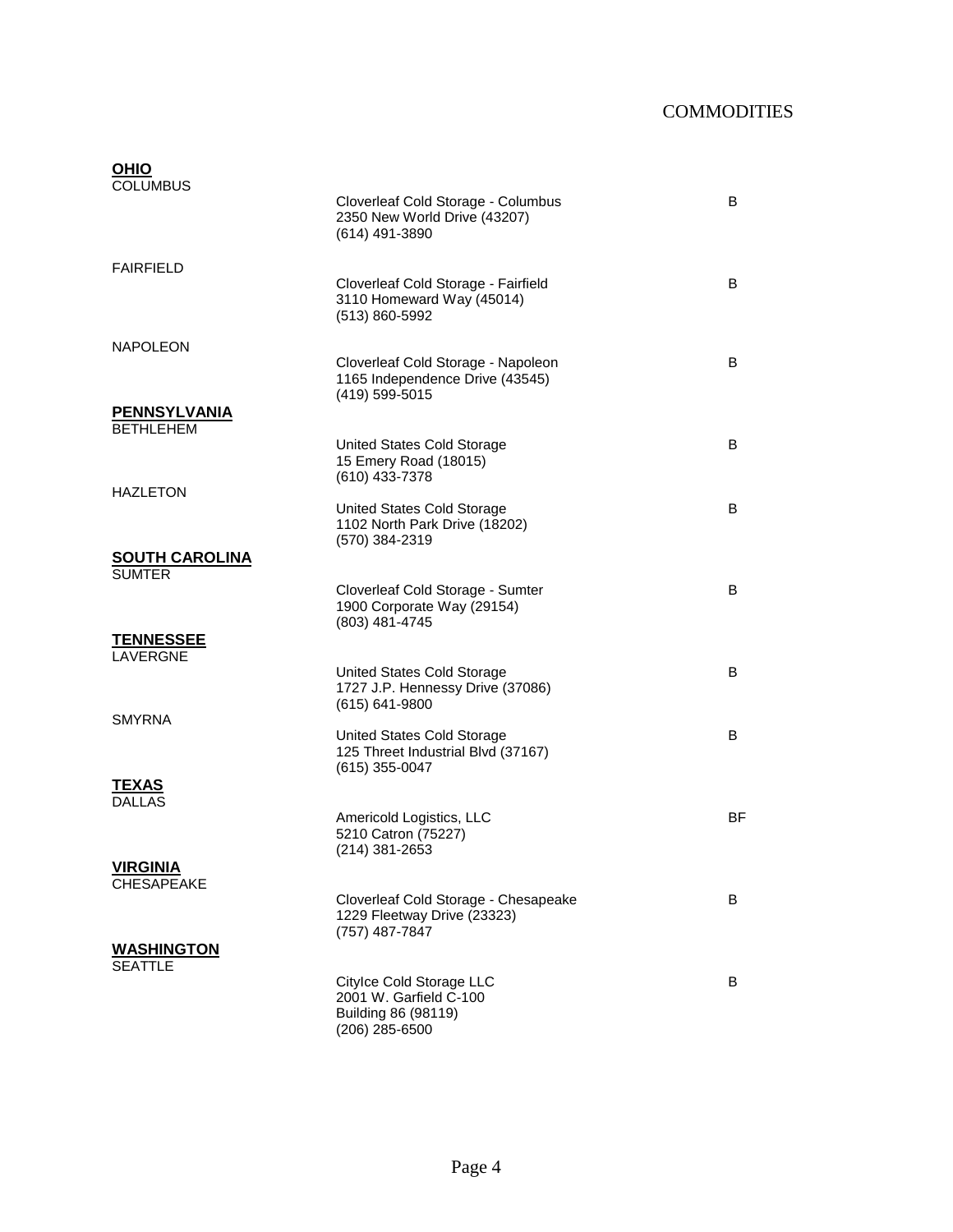| <b>WISCONSIN</b><br>APPLETON |                                                                                                          |           |
|------------------------------|----------------------------------------------------------------------------------------------------------|-----------|
|                              | Americold Logistics, LLC<br>2000 W. Pershing Street (54914)<br>(920) 730-4200                            | <b>BF</b> |
| <b>CHIPPEWA FALLS</b>        | <b>WOW Logistics Company</b><br>2321 Olson Drive (54729)<br>(800) 354-0901                               | F         |
| <b>DARIEN</b>                |                                                                                                          |           |
|                              | Americold Logistics, LLC<br>W8876 County Highway X (53114)<br>(262) 724-3295                             | <b>BF</b> |
| <b>EAU CLAIRE</b>            |                                                                                                          |           |
|                              | Central Storage & Warehouse Company<br>2650 Fortune Drive (54703)<br>(715) 874-2951                      | <b>BF</b> |
| <b>GREEN BAY</b>             | Americold Logistics, LLC<br>1731 Morrow Street (54302)<br>(920) 468-8314                                 | <b>BF</b> |
| <b>JEFFERSON</b>             | <b>WOW Logistics Company</b><br>1381 Partnership Drive (54304)<br>(800) 330-9882                         | F         |
|                              | Americold Logistics, LLC<br>230 Collins Road (53549)<br>(920) 674-3035                                   | <b>BF</b> |
|                              | Americold Logistics, LLC<br>1025 S. Industrial Avenue (53549)<br>(920) 674-3035                          | <b>BF</b> |
| LITTLE CHUTE                 |                                                                                                          |           |
| <b>MADISON</b>               | <b>WOW Logistics Company</b><br>2101 Bohm Drive (54140)<br>(800) 330-9726                                | F         |
|                              | Central Storage & Warehouse Company<br>4309 Cottage Grove Road (53716)<br>(608) 221-7611                 | <b>BF</b> |
| <b>MARSHFIELD</b>            |                                                                                                          |           |
|                              | <b>WOW Logistics Company</b><br>1700 Laemle Avenue (54449)<br>(800) 361-9982                             | F         |
| <b>MC FARLAND</b>            | High Track, LLC DBA Midwest Refrigerated Services, Inc.<br>4704 Terminal Drive (53558)<br>(608) 838-5550 | B         |
| <b>OSHKOSH</b>               | *WOW Logistics Company<br>2690 Badger Avenue (54904)<br>(800) 330-9776                                   | F         |